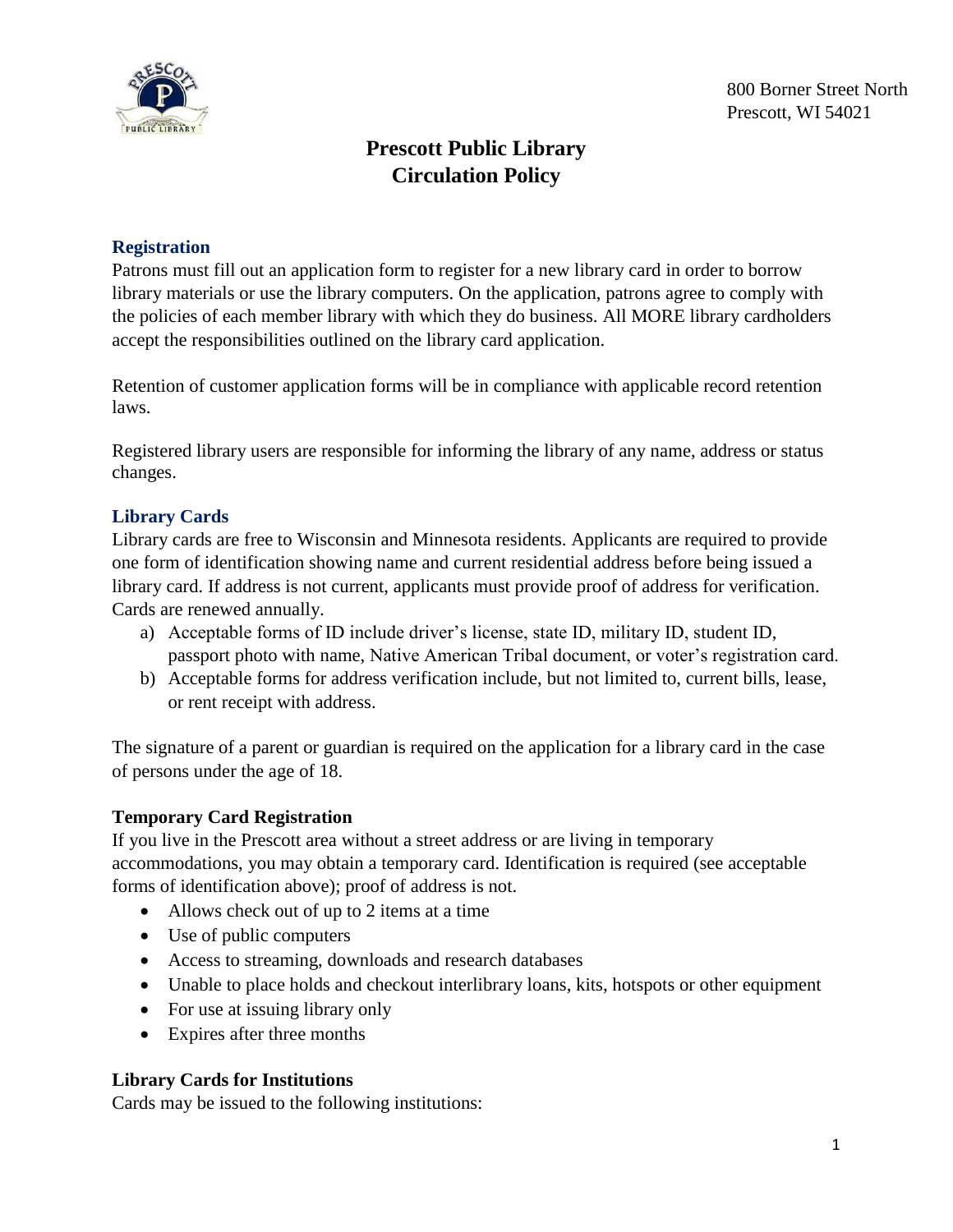- Governmental agencies and departments
- Hospital departments
- Businesses
- Nursing and group homes
- Schools and/or teachers
- Pre-schools and licensed daycare centers
- Professional offices and clinics
- Schools of higher education
- Religious institutions
- Service organizations
- Other, as determined by Library Director

Cards will be issued only after receipt of a letter of application on letterhead, from a financially responsible officer of the institution, expressing the institution's acceptance of responsibility for all fines, fees, and charges, including charges for damaged or lost materials. The letter must also designate a contact person within the organization for handling any library matters.

The same privileges and policies which apply to individual cardholders will also apply to institutional cardholders except that Wi-Fi hotspots may not be checked out on an institutional card. The institution assumes responsibility for any library materials checked out on its card. The institution is responsible for ensuring authorized access to its card. The Library will not maintain a list of authorized users for an institution. The institution will notify the Library in the event their library card is lost or stolen.

Institutional cards are not to be used by employees or instructors of an institution for their own personal purpose unrelated to their work or teaching. They are expected to apply for personal cards for those purposes.

If a patron loses their card, they should notify the library as soon as possible. A \$1.00 replacement fee will be charged for a new card. Patrons must have their library card to check-out materials or use the internet.

#### **Period of Time Inactive Cards Will Be Retained**

If a patron has not used their card, that patron's record shall be deleted from the database. Three (3) years after the last activity or update date, the customer's card will then be invalid and the patron must register for a new one.

#### **Retention of Circulation Records**

Unless otherwise specified, records of circulation transactions are eliminated from the database upon completion of the transaction.

A patron may log into their own account on the MORE Online Catalog and opt-in for their reading history.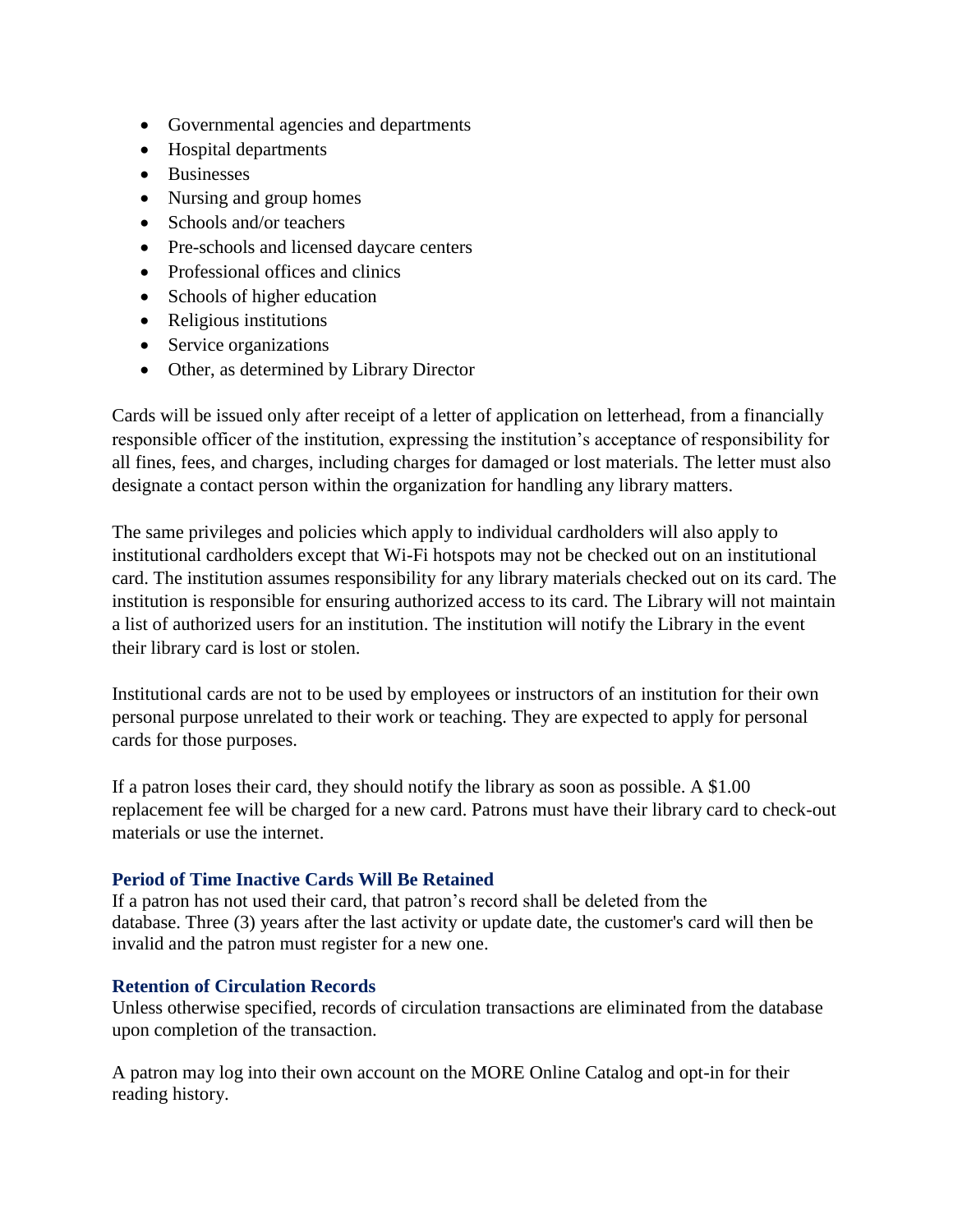## **Loan Periods and Fines**

Loan periods and fines on materials borrowed through the MORE consortium are determined by the lending library. Interlibrary loans have varied due dates. The Prescott Public Library is a fines free library. Materials checked out at the Prescott library will not accrue overdue fines. The exception to the fines free rule is equipment check outs. Equipment, including Wi-Fi hotspots, have a daily overdue charge.

The check-out period and fine rates listed in the table below are for items checked out at the Prescott Public Library.

| <b>Material Type</b>        | <b>Loan Period</b> | <b>Can It Be Renewed?</b> * | <b>Daily Overdue Charge</b> | <b>Item Limit</b> |
|-----------------------------|--------------------|-----------------------------|-----------------------------|-------------------|
|                             |                    |                             | (per item)                  |                   |
| <b>Books</b>                | 3 weeks            | Yes, twice                  |                             |                   |
| <b>New Fiction Books</b>    | 2 weeks            | Yes, twice                  |                             |                   |
| Audiobooks                  | 3 weeks            | Yes, twice                  |                             |                   |
| Music CDs                   | 3 weeks            | Yes, twice                  |                             |                   |
| Magazines                   | 1 week             | Yes, twice                  |                             |                   |
| DVDs/Blu-Ray                | 1 week             | Yes, twice                  |                             |                   |
| <b>TV Series</b>            | 2 weeks            | Yes, twice                  |                             |                   |
| Wi-Fi Hotspots              | 2 weeks            | No                          | \$5.00                      |                   |
| Launchpads                  | 1 week             | Yes, twice                  | \$1.00                      |                   |
| Chromebook                  | 2 weeks            | N <sub>0</sub>              | \$5.00                      |                   |
| <b>Electric Usage Meter</b> | 2 weeks            | Yes, twice                  |                             |                   |
| <b>ILLs</b>                 | Varies             | <b>Request Renewal</b>      |                             |                   |

\*Materials that have been reserved (placed on hold) by another patron may not be renewed.

A patron can borrow up to 200 items at a time.

A block will automatically be placed on a patron's record if their fine reaches or exceeds \$10.00 or if they have lost or damaged item charges, including charges from other MORE member libraries.

Patrons can pay fines with cash or check in person at the library. If patrons would like to pay with credit card, they can log into their account on the MORE Online Catalog.

Materials (except Wi-Fi Hotspots and ILLs, Chromebooks, kits, launchpads) can be returned to any MORE member library.

## **Returning Materials**

Book drops are located on the East side of the building by the parking lot, as well as inside the library.

Materials returned overnight or during holidays when the library is closed are backdated to the date the library was last open.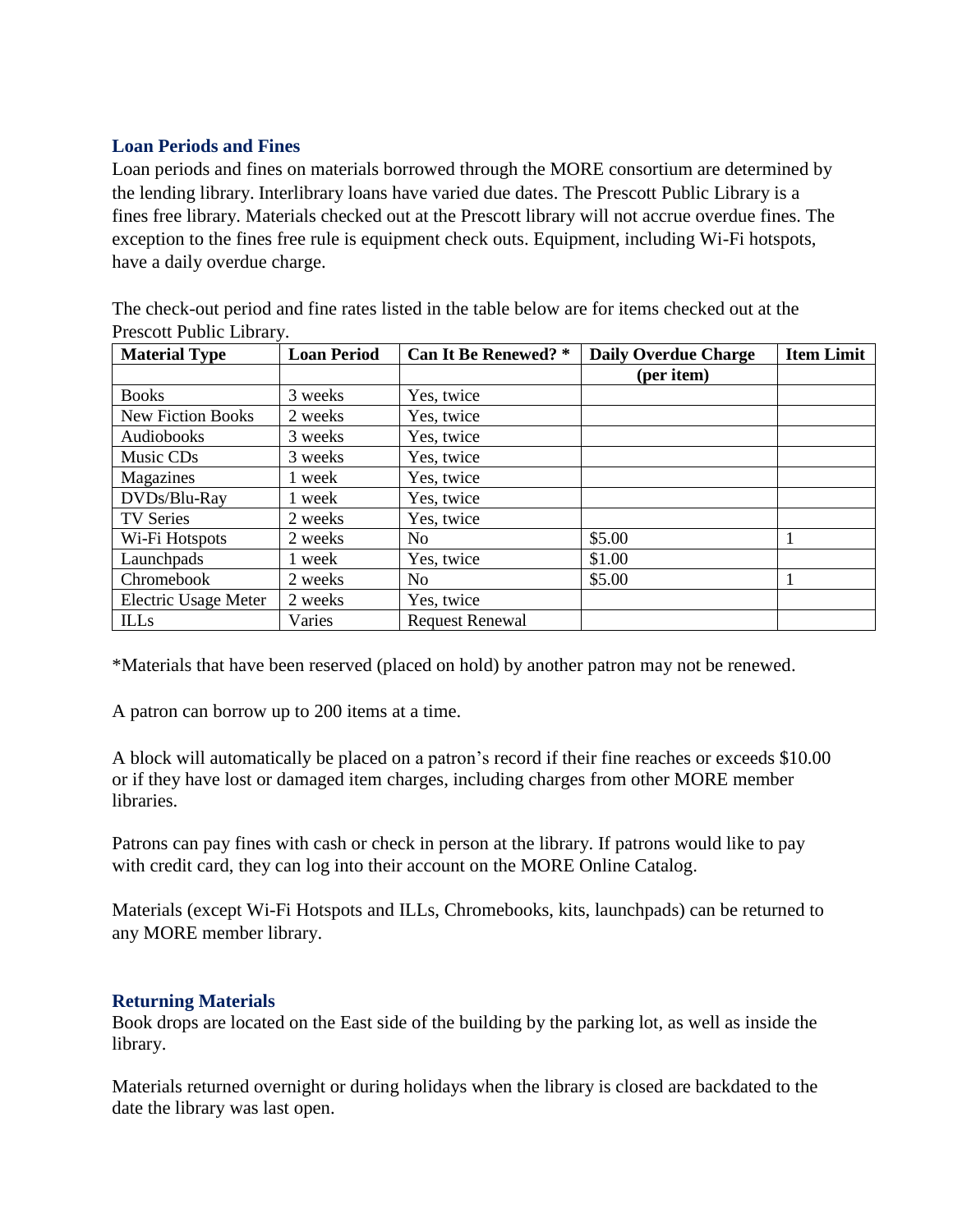Chromebooks, Electric Usage Meters and large items, such as book club kits, big books or storytime kits, must be returned inside the library.

#### **Overdue Notices**

The following overdue notice schedule shall be followed (except for Wi-Fi Hotspots):

- a) First notice sent: 7 days after the due date
- b) Second notice sent: 14 days after the due date
- c) Replacement Bill sent: 28 days after second overdue notice

For Wi-Fi Hotspots, the following overdue notice schedule shall be as followed:

- a) First notice sent: 3 days after due date
- b) Second notice sent: 7 days after due date
- c) Replacement Bill sent: 10 days after due date

After the final notice library staff may attempt to secure the return of the library materials through individual letters, emails and/or telephone calls.

#### **Notices on Damaged or Missing Parts**

Individual notice (by mail, email or phone) will be sent requesting the return of missing parts or payment for missing or damaged parts.

#### **Lost or Damaged Materials**

All replacement items will be purchased by the Prescott Public Library. Due to the nature and costs of processing, the library will not accept outside replacements.

- a) The price is determined by the listed amount in the circulation system database.
- b) If no purchase price is listed in the database, customers will be charged the list price in Baker & Taylor's Title Source.
- c) Exceptions may be permitted by the library director.

Other MORE libraries may have different lost/damaged materials policies. Patrons must contact owning libraries in regard to lost/damaged items not belonging to Prescott.

#### **Missing Parts**

Missing containers of any format will incur a charge of \$3.00. Missing cover art or booklets for audiovisual material will incur a charge of \$1.00.

## **Refunds**

A refund for a lost item, will be issued if the lost item is returned, in good condition, within 30 days of the payment.

In cases where a customer tries to return an item that is past the 30-day deadline, the Library Director has the authority to override the 30-day deadline if the item has not been reordered or removed from the library catalog.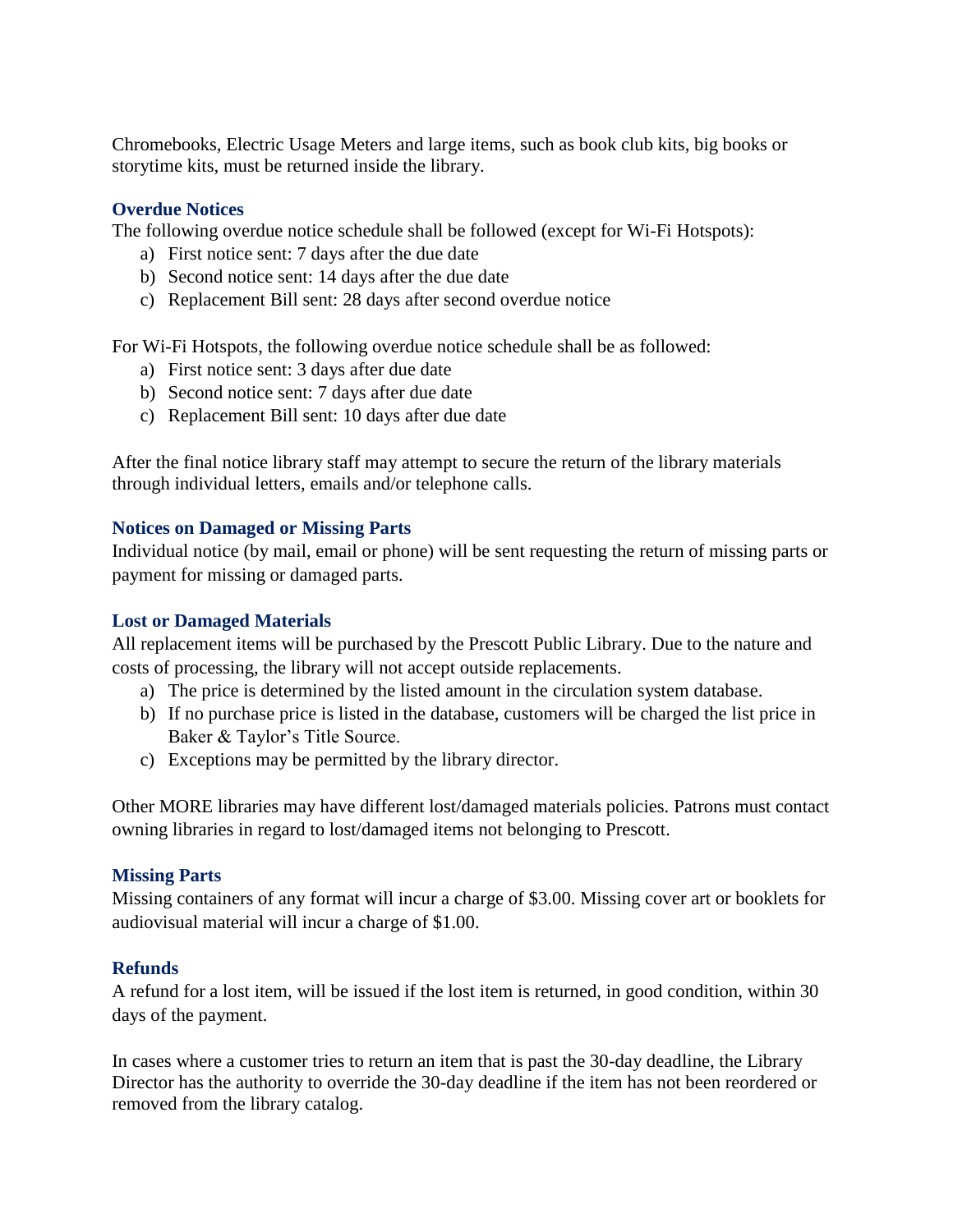## **Appeal of Library Charges**

If a patron feels they have been charged in error or have proof of extenuating circumstances and feels library charges should be changed, they may appeal their charges.

- a) Patrons will be asked to fill out an appeal of library charges form available at the circulation desk. The library director will make a decision on the appeal and notify the patron in writing (mail or email) within seven (7) days following the submission of the form. The charges may be upheld, reduced or cancelled.
- b) Reasons generally not regarded as valid for canceling or reducing charges:
	- Lack of knowledge of Library policy
	- Disagreement with the Library fine or fee structure
	- Inability to pay fees and charges
	- Material loaned to a third party
	- Not receiving library overdue or courtesy notices
	- Returning items to other Library(s) besides Prescott Public Library
	- Being out of town
	- Forgetting the due date
	- Term breaks, leaves, vacations, exams, car problems, etc.

Fines incurred by other MORE member libraries can only be waived by the issuing library.

#### **Holds**

Hold requests can be taken at the library, over the phone or by email. Patrons can order materials or place holds (except ILLs) using the MORE online catalog at home or here at the library. Patrons will be notified by phone, email, or text when the items are available at the library for pick-up.

A patron may place holds on up to 100 items.

Materials are placed on the library hold shelf for seven (7) library business days. If the material(s) are not collected by the pick-up date on the slip, they will be sent back or moved to the next patron on the hold list.

#### **Inter-Library Loan (ILL)**

If you want to check-out something that is not held in any of the MORE libraries, you may be able to request an ILL. Inter-library loans (ILLs) will come from a library outside of the MORE library consortium.

- a) Inter-library loans usually take 2-6 weeks to arrive. Check out periods vary depending on the lending library.
- b) Renewal requests must be given to the Inter-library loan staff. The owning library can accept or reject renewal requests for ILLs.